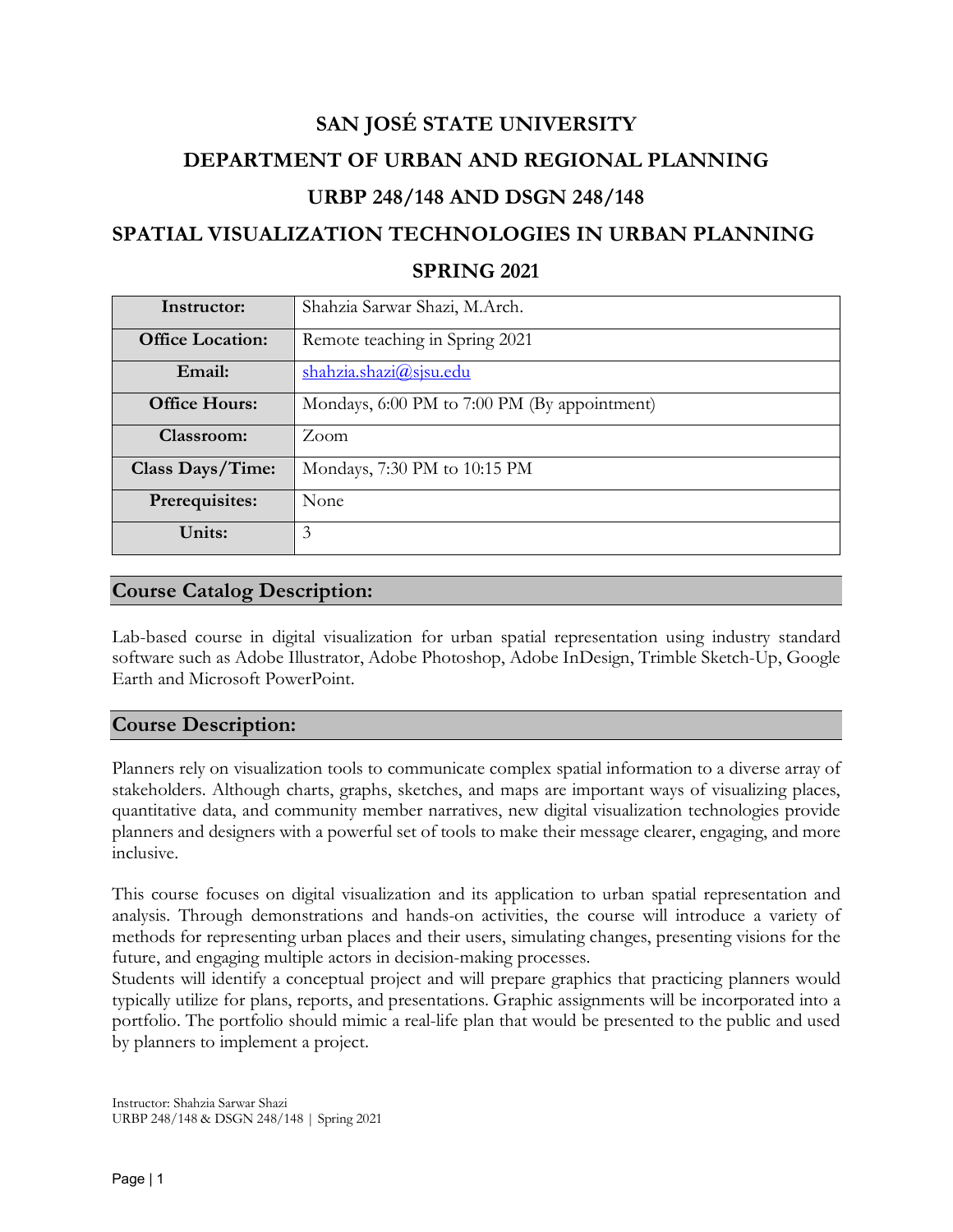## **SAN JOSÉ STATE UNIVERSITY**

## **DEPARTMENT OF URBAN AND REGIONAL PLANNING**

### **Course Learning Objectives:**

The course introduces students to spatial visualization and graphic communication software tools that include Illustrator, Photoshop, InDesign, SketchUp and PowerPoint. Incorporation with other software tools including Google Earth will be addressed.

Upon successful completion of the course, students will be able to:

- 1. Identify project improvement goals, use basic mapping tools (e.g., *Google Earth*) and create presentation slides using Microsoft PowerPoint.
- 2. Use basic skills in *Adobe Illustrator* to create plan view maps of existing conditions and a preferred improvement concept and a map series that illustrates relevant project components.
- 3. Use basic skills in *Adobe Photoshop* to create a photo simulation of a streetscape to conceptually illustrate a conceptual project and color render a site plan.
- 4. Use basic skills in *Trimble SketchUp* to create a 3D model, Animation, Shadow Analysis and 3D cross sections of existing and proposed conditions of the site.
- 5. Use basic skills in *Adobe InDesign* to create a document template as design portfolio and organize content in a logical and easy to understand format.

### **Course Format:**

This is a **synchronous online** course and will combine weekly instructional sessions via **Zoom meetings**. Students are **required** to install the necessary software needed for this course on their Windows or Mac before class meetings and **must be** prepared to use them in class. All the instructions to install the software will be available on Canvas.

This course is formatted to quickly get students familiar with the interface between **Google Earth**, **Microsoft PowerPoint**, **Adobe Illustrator, Adobe Photoshop, Trimble SketchUp** and **Adobe InDesign**. Students are **required** to complete the designated assignments using each of these programs.

This course relies less on reading and more on skill development through individual assignments and independent work on each student's final design portfolio. Students are expected to participate, share information, skills, and ideas in the instructional sessions to initiate a cooperative learning environment. The assignments, lectures, video tutorials and a detailed set of instructions will engage students into the techniques and methods involved in producing graphics that will clearly communicate ideas. Instructions, additional materials and video tutorials will be available on Canvas after each class session.

Students should have **3 copies** (backup files) of each assignment (Thumb drive, Server, Hard Drive, etc.). This will make them at most 1-2 hours behind if something happens to 1 of the copies.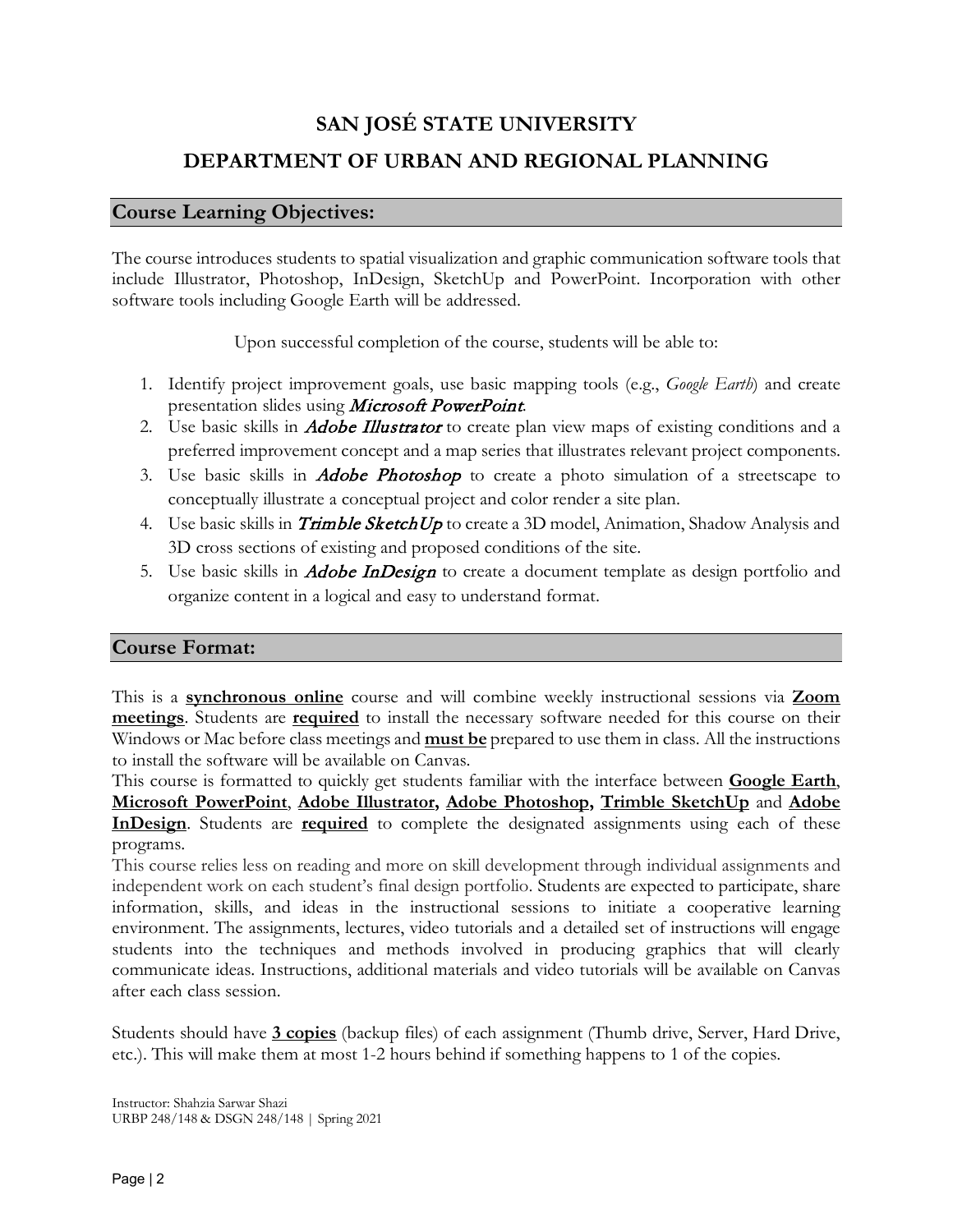### **Technology Requirements for this Course:**

Students are required to have an electronic device (laptop or desktop) with a camera and built-in microphone. SJSU has a free equipment loan program available for students. Students are responsible for ensuring that they have access to reliable Internet access during class meetings.

The following software are required for this course and students are expected to install all the programs before each class session:

- 1. Google earth
- 2. Microsoft PowerPoint
- 3. Adobe Illustrator
- 4. Adobe Photoshop
- 5. Adobe InDesign &
- 6. Trimble SketchUp

#### **Planning Accreditation Board (PAB) Knowledge Components:**

This course partially covers the following PAB Knowledge Components: 1.e., 2.b., 2.c., 2.d., 2.e., and 3.b. A complete list of the PAB Knowledge Components can be found [http://www.sjsu.edu/urbanplanning/courses/pabknowledge.html.](http://www.sjsu.edu/urbanplanning/courses/pabknowledge.html)

#### **Required Course Texts:**

There are no required course texts. A list of recommended resources for each program will be provided with the appropriate lecture and step by step video tutorials.

Should students wish to learn more, the following is a list of optional resources:

- Illustrator:<https://helpx.adobe.com/support/illustrator.html>
- Photoshop: https://helpx.adobe.com/support/photoshop.html
- SketchUp:<https://www.sketchup.com/learn/resources>

https://www.youtube.com/c/SketchUp/videos

• InDesign:<https://helpx.adobe.com/support/indesign.html>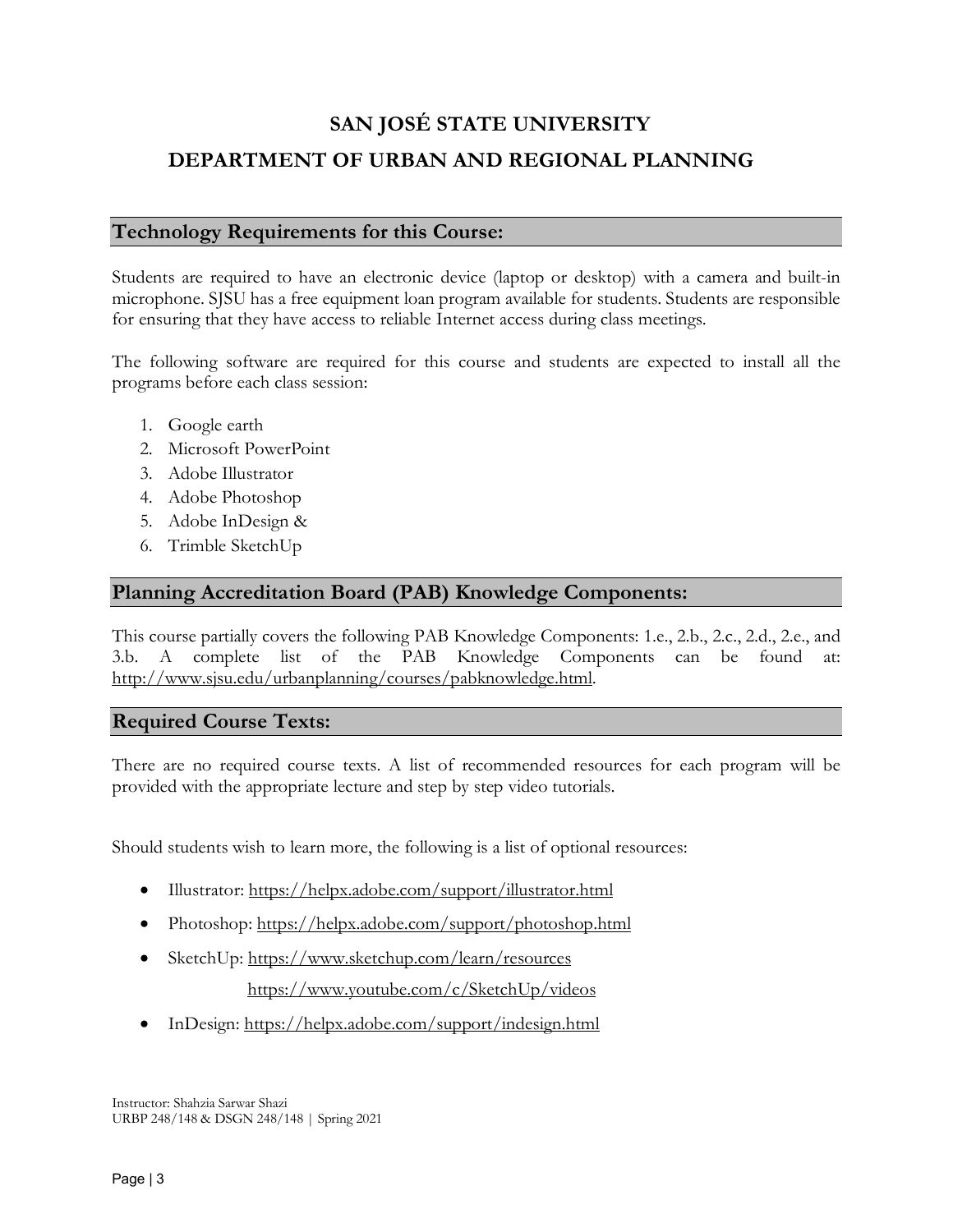#### **Course Workload:**

URBP 248/148 is a 3-unit class. Success in this course is based on the expectation that students will spend, for each unit of credit, a minimum of forty-five hours over the length of the course (normally 3 hours per unit per week with 1 of the hours used for lecture) for instruction or preparation/studying or course related activities including but not limited to internships, labs, clinical practical. Other course structures will have equivalent workload expectations as described in the syllabus.

#### **Submission Guidelines:**

Students are **required** to upload the necessary files in the correct format for each assignment on Canvas on the **respective due date by the end of the day (11:59 P.M.)** It is recommended that assignments be turned in when they are finished in advance of the due date, especially since larger files take time to upload.

**Students are going to lose points** if they do not submit the assignment on the due date of each submission date. Late assignments will be accepted at a reduced grade.

**Late assignments will receive a deduction of 5 points for each 24-hour period.**

#### **All assignments in this course will be evaluated based on the following criteria: Correct, Complete and On time.**

#### **Classroom Protocol:**

In Spring 2021, we are in a unique situation because of the pandemic. Given the nature of this course, **attendance at all synchronous sessions is mandatory**. If a student is unable to attend a session in part or full, he/she must inform the instructor as soon as possible and ideally before class. Students are expected to be set up and ready by the time the class begins. **Attendance will be recorded regularly.**

#### **Recording of Zoom Classes**:

This course or portions of this course (i.e., lectures, discussions, student presentations) will be recorded for instructional or educational purposes. The recordings will only be shared with students enrolled in the class through Canvas. The recordings will be deleted at the end of the semester. University policy (S12-7) requires consent from all individuals who will appear in a class recording. If you do not wish to be identified in a class recording, please discuss this with the instructors. For example, we may permit an "anonymous" option (e.g., you temporarily turning off identifying information from the Zoom session, including name and picture, prior to recording).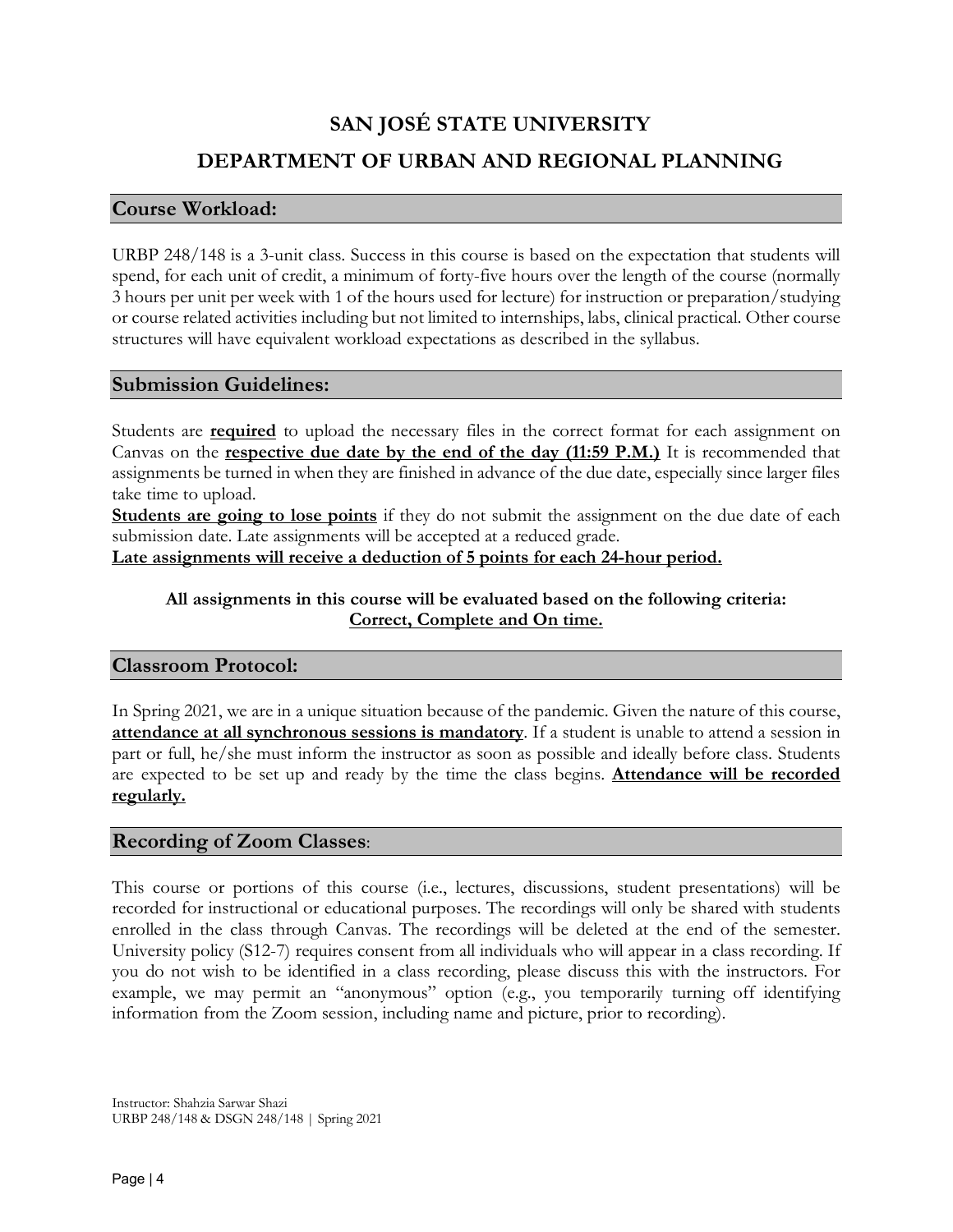Students are not allowed to record without instructor permission. Also, students are prohibited from recording class activities (including class lectures, office hours, advising sessions, etc.), distributing class recordings, or posting class recordings. Materials created by the instructor for the course (syllabi, lectures and lecture notes, presentations, etc.) are copyrighted by the instructor. University policy (S12- 7) is in place to protect the privacy of students in the course. Students who record, distribute, or post these materials will be referred to the Student Conduct and Ethical Development office. Unauthorized recording may violate university and state law. Students must obtain permission in advance to record any course materials. Such permission allows the recordings to be used for a student's private, study purposes only. Students will not be permitted to share any class recordings with someone who isn't enrolled in the class or without permission. The recordings are protected by instructor's copyright.

### **Zoom Classroom Etiquette**

- **Mute Your Microphone:** To help keep background noise to a minimum, make sure you mute your microphone when you are not speaking.
- **Be Mindful of Background Noise and Distractions:** Find a quiet place to "attend" class, to the greatest extent possible. Avoid video setups where people may be walking behind you, people talking/making noise, etc. Avoid activities that could create additional noise, such as shuffling papers, listening to music in the background, etc.
- **Position Your Camera Properly:** Be sure your webcam is in a stable position and focused at eye level. Ideally everyone in class should be able to see your eyes and your whole face. Avoid having backlight from a window or other light source opposite the camera. Limit Your Distractions/Avoid Multitasking: You can make it easier to focus on the meeting by turning off notifications, closing or minimizing running apps, and putting your smartphone away (unless you are using it to access Zoom).
- **Use Appropriate Virtual Backgrounds:** If using a virtual background, it should be appropriate and professional and should NOT suggest or include content that is objectively offensive or demeaning.

#### **University Policies:**

Per University Policy S16-9 (http://www.sjsu.edu/senate/docs/S16-9.pdf), relevant university policy concerning all courses, such as student responsibilities, academic integrity, accommodations, dropping and adding, consent for recording of class, etc. and available student services (e.g., learning assistance, counseling, and other resources) are listed on Syllabus Information web page:

(https://www.sjsu.edu/curriculum/courses/syllabus-info.php). Make sure to visit this page to review and be aware of these university policies and resources.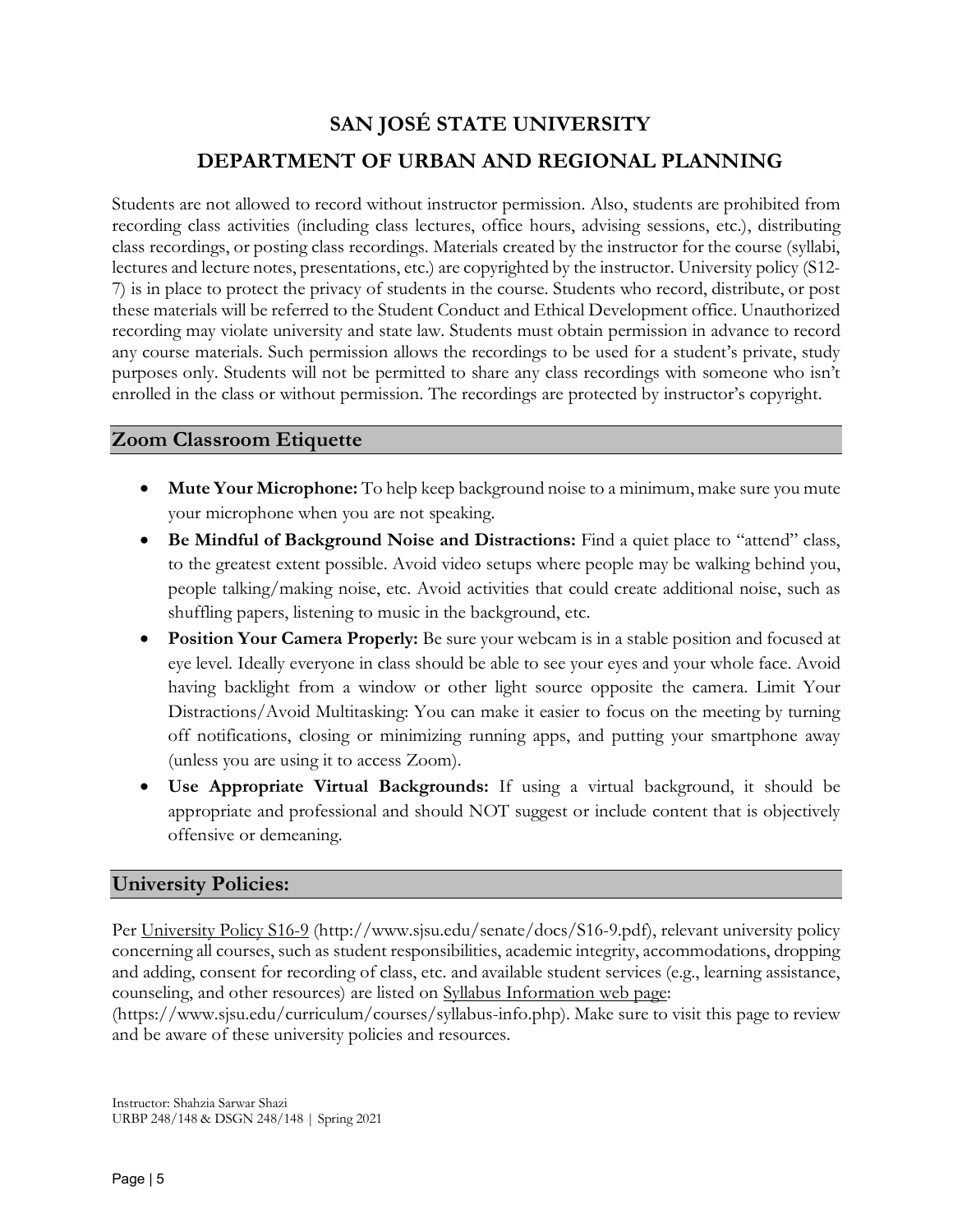#### **Plagiarism and Citing Sources Properly:**

Plagiarism is the use of someone else's language, images, data, or ideas without proper attribution. It is a very serious offense both in the university and in your professional work. Plagiarism will lead to grade penalties and a record filed with the Office of Student Conduct and Ethical Development. In severe cases, students may also fail the course or even be expelled from the university. If you are unsure what constitutes plagiarism, it is your responsibility to make sure you clarify the issues before you hand in draft or final work. Learning when to cite a source is an art, not a science. However, here are some common examples of plagiarism that you should be careful to avoid:

- Using a sentence (or even a part of a sentence), that someone else wrote without identifying the language as a quote by putting the text in quote marks and referencing the source.
- Paraphrasing somebody else's theory or idea without referencing the source.
- Using a picture or table from a webpage or book without referencing the source.
- Using data some other person or organization has collected without referencing the source.

### **Citation style:**

It is important to properly cite any references you use in your assignments. The Department of Urban and Regional Planning uses Kate Turabian's *A Manual for Writers of Research Papers, Theses, and Dissertations*, 8th edition (University of Chicago Press, 2013, ISBN 780226816388). Copies are available in the SJSU King Library. Additionally, the book is relatively inexpensive, and you may wish to purchase a copy. Please note that Turabian's book describes two systems for referencing materials: (1) "notes" (footnotes or endnotes), plus a corresponding bibliography, and (2) in-text parenthetical references, plus a corresponding reference list. In this class, students should may use any of the styles, as long as one is used consistently throughout the assignment.

### **Library Liaison:**

The SJSU Library Liaison for the Urban and Regional Planning Department is Peggy Cabrera. If you have questions, you can contact her at peggy.cabrera@sjsu.edu or 408-808-2034.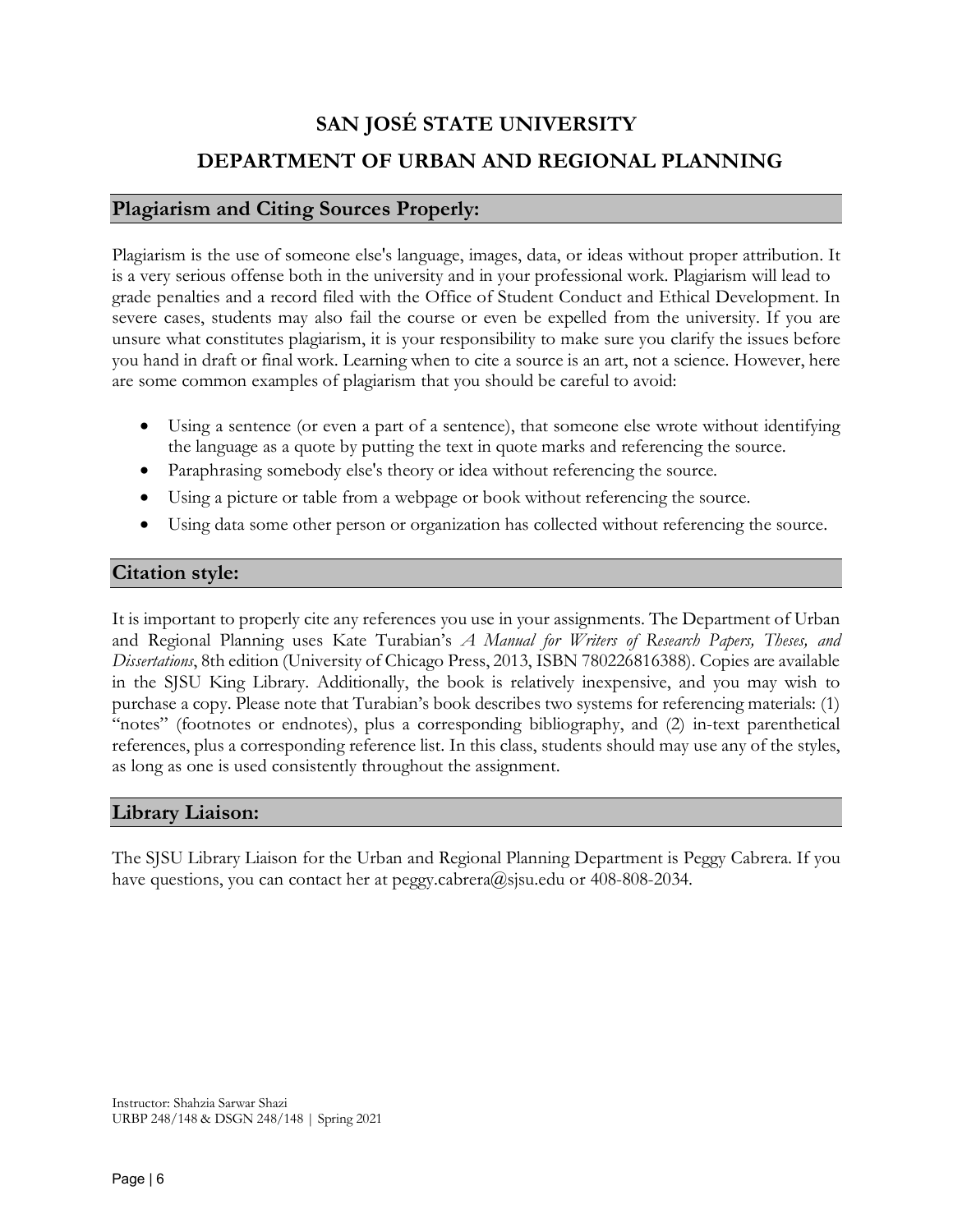## **SAN JOSÉ STATE UNIVERSITY DEPARTMENT OF URBAN AND REGIONAL PLANNING URBP 248/148 AND DSGN 248/148: SPATIAL VISUALIZATION TECHNOLOGIES IN URBAN PLANNING SPRING 2021**

| Date                  | Topic                                                         | <b>Assignments Due</b> |
|-----------------------|---------------------------------------------------------------|------------------------|
|                       | Course introduction, Graphic communication in the urban       |                        |
| 02/01/2021            | design & planning practice, syllabus & assignments            |                        |
|                       | overview. Basic Goal Setting, Editing Google Earth Maps,      |                        |
|                       | and Selecting Sites, Basic PowerPoint skills                  |                        |
| 02/08/2021            | Microsoft PowerPoint: Project Area & Analysis                 | Assignment 1           |
|                       | PowerPoint Presentation                                       |                        |
| 02/15/2021            | Adobe Illustrator- Interface introduction, Panels &           |                        |
|                       | Workspaces, Vector basics and Creating Plan View Maps         |                        |
| 02/22/2021            | Adobe Photoshop- Interface introduction, panels and           | Assignment 2           |
|                       | workspaces, raster image principles, layer management,        |                        |
|                       | common file types- Color Rendering techniques                 |                        |
| 03/01/2021            | <b>Adobe Photoshop</b> - Additional Photoshop Features- Tools | Assignment 3           |
|                       | for Photo Simulation-image manipulation/enhancement,          |                        |
|                       | layer mask, clone stamp, layer styles, textures               |                        |
| 03/08/2021            | Trimble SketchUp- Introduction to workspace and basic         | Assignment 4           |
|                       | tools overview                                                |                        |
| 03/15/2021            | Trimble SketchUp- Geo-location, scaling google earth          |                        |
|                       | map, 3D modeling tools & techniques                           |                        |
| 03/22/2021            | Trimble SketchUp- 3D modeling tools & techniques              |                        |
|                       | continued, modeling flatwork base, materials, 3D              |                        |
|                       | warehouse                                                     |                        |
| 03/29/2021            | Spring Recess (NO CLASS)                                      |                        |
| 04/05/2021            | Trimble Sketchup- Creating Scenes, adding                     | Assignment 5           |
|                       | ornamentation the scenes Exporting scenes, Animation          |                        |
| 04/12/2021            | Trimble SketchUp-Shadow Analysis                              | Assignment 6           |
| $\frac{04}{19}{2021}$ | <b>Trimble SketchUp-</b> 3D Cross Sections                    | Assignment 7           |
| 04/26/2021            | Adobe InDesign-Introduction to InDesign workspace,            | Assignment 8           |
|                       | Document setup/layout, Master & Document pages                |                        |
| 05/03/2021            | Adobe InDesign-Layout discussion and organization, past       |                        |
|                       | portfolio examples                                            |                        |
| 05/10/2021            | Adobe InDesign-Additional InDesign Features- Draft            |                        |
|                       | submission, presentation & discussion                         |                        |
| 05/17/2021            | Submission of Final Design Portfolio & Presentation           | Assignment 9           |

#### **COURSE SCHEDULE**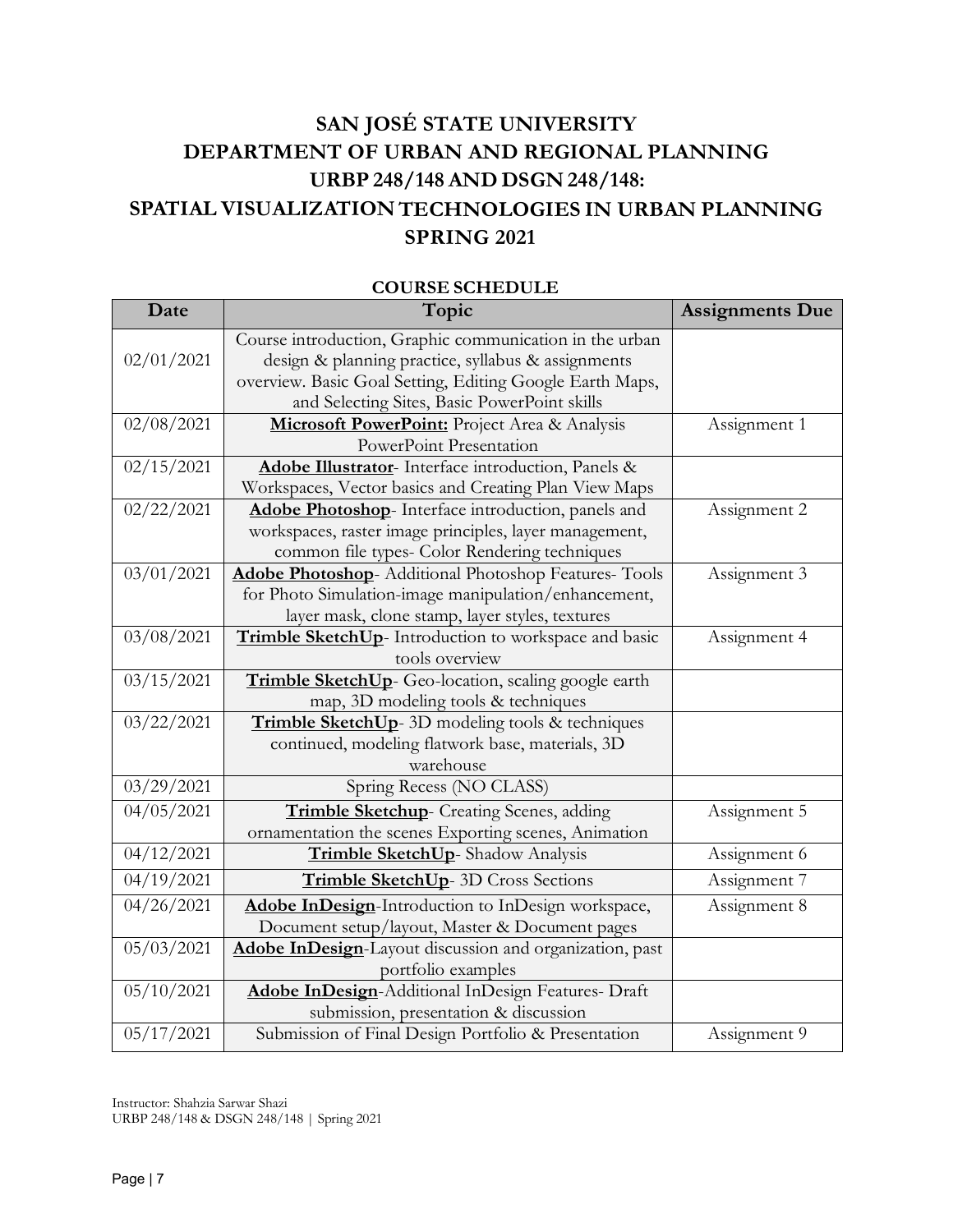## **COURSE REQUIREMENTS & ASSIGNMENTS**

The grade for the course will be based on the following assignments:

| <b>Assignments</b>                                                                                                                                                                                           | <b>Due Dates</b> | Percent<br>of<br>Course | Course<br>Learning<br>Objectives |
|--------------------------------------------------------------------------------------------------------------------------------------------------------------------------------------------------------------|------------------|-------------------------|----------------------------------|
|                                                                                                                                                                                                              |                  | Grade                   | Covered                          |
| Assignment 1: Project area & Analysis<br>Students will select a site using Google earth to create<br>and present <i>Microsoft PowerPoint</i> slides on the                                                   | 02/08/2021       | 10%                     | 1                                |
| existing site conditions.                                                                                                                                                                                    |                  |                         |                                  |
| <b>Assignment 2: Plan View Maps</b><br>Students will create plan view maps using <i>Adobe</i><br>Illustrator, illustrating circulation, land use, and project<br>improvements.                               | 02/22/2021       | 15%                     | $\overline{2}$                   |
| <b>Assignment 3: Color Rendering</b>                                                                                                                                                                         |                  |                         |                                  |
| Students will use <i>Adobe Photoshop</i> to color render a<br>site plan.                                                                                                                                     | 03/01/2021       | 10%                     | 3                                |
| <b>Assignment 4: 2D Photo Simulation</b><br>Students will enhance an image of existing conditions<br>and create a photo simulation using <i>Adobe Photoshop</i><br>to reflect proposed corridor conditions.  | 03/08/2021       | 10%                     | 3                                |
| Assignment 5: 3D Model<br>Students will create 3D models of the existing and<br>proposed corridor conditions using Trimble<br>SketchUp.                                                                      | 04/05/2021       | 15%                     | $\overline{4}$                   |
| <b>Assignment 6: Scene Animation</b><br>Students will prepare an animated video using Trimble<br><b>SketchUp</b> of the proposed conditions of both the<br>existing and proposed conditions of the corridor. | 04/12/2021       | 10%                     | 4                                |
| <b>Assignment 7: Shadow Analysis</b><br>Students will prepare an animated video using Trimble<br><b>SketchUp</b> of the shadow analysis of both the existing                                                 | 04/19/2021       | $5\%$                   | 4                                |
| and proposed conditions of the corridor.                                                                                                                                                                     |                  |                         |                                  |
| <b>Assignment 8: Cross Sections (3D)</b>                                                                                                                                                                     |                  |                         |                                  |
| Students will create 3D cross sections from their<br>Trimble SketchUp model for existing and proposed                                                                                                        | 04/26/2021       | $10\%$                  | 4                                |
| corridor conditions.                                                                                                                                                                                         |                  |                         |                                  |
| <b>Assignment 9: Design Portfolio</b>                                                                                                                                                                        |                  |                         |                                  |
| Students will create a portfolio using <i>Adobe InDesign</i><br>to display the past assignments in a clear and creative<br>format.                                                                           | 05/17/2021       | 15%                     | 5                                |

Instructor: Shahzia Sarwar Shazi

URBP 248/148 & DSGN 248/148 | Spring 2021